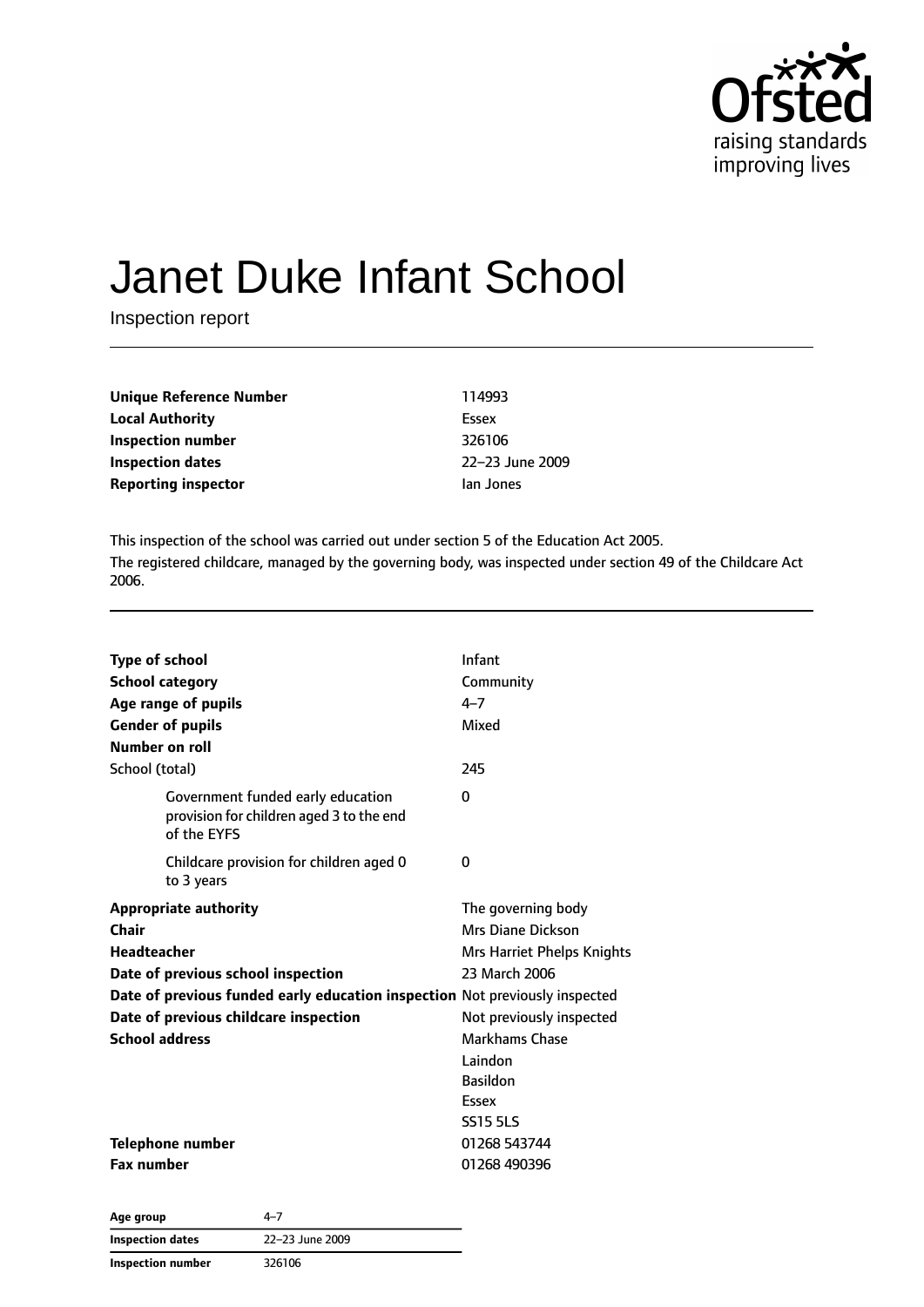.

<sup>©</sup> Crown copyright 2009

Website: www.ofsted.gov.uk

This document may be reproduced in whole or in part for non-commercial educational purposes, provided that the information quoted is reproduced without adaptation and the source and date of publication are stated.

Further copies of this report are obtainable from the school. Under the Education Act 2005, the school must provide a copy of this report free of charge to certain categories of people. A charge not exceeding the full cost of reproduction may be made for any other copies supplied.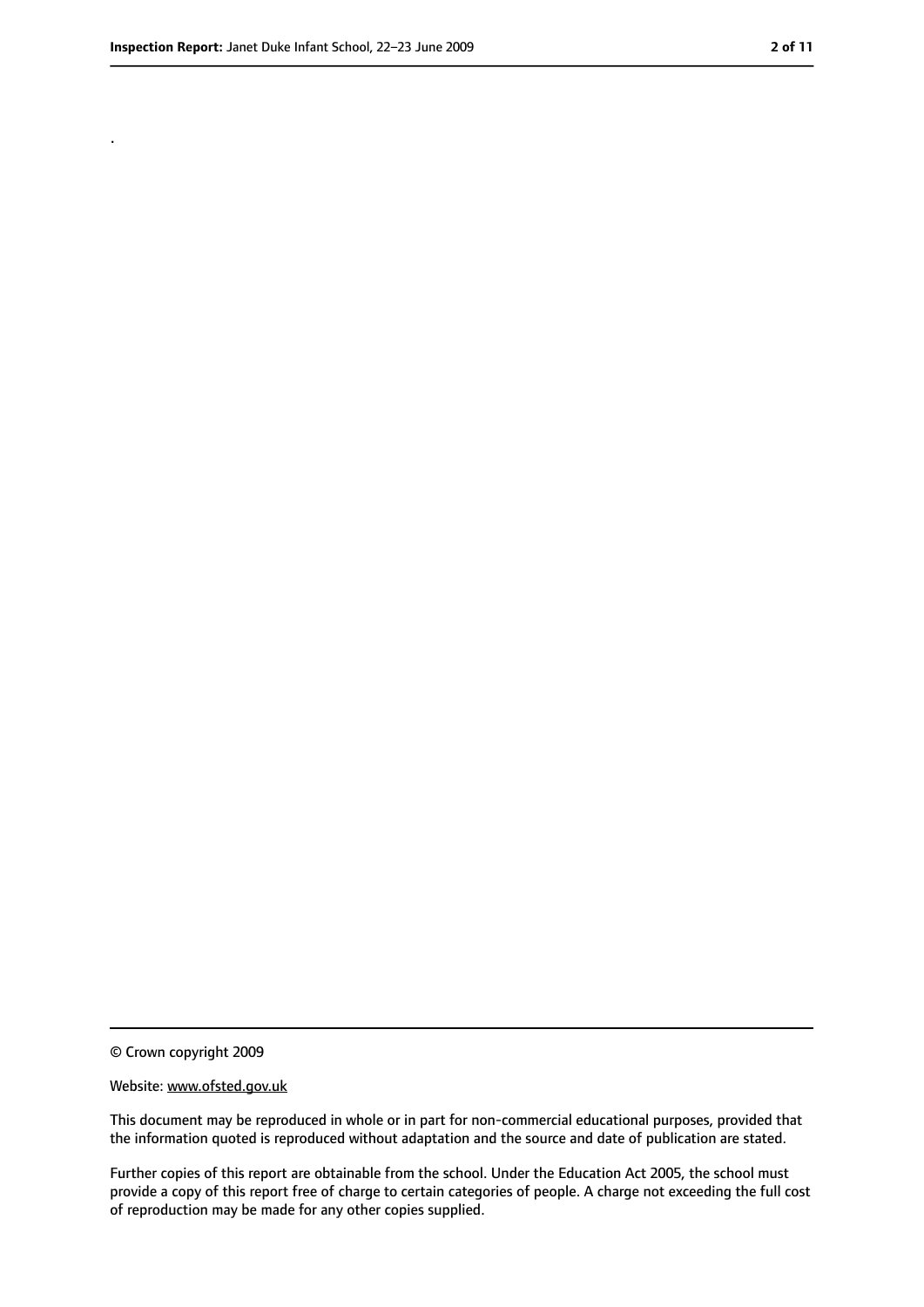# **Introduction**

The inspection was carried out by two additional inspectors.

#### **Description of the school**

This is an average-sized school in Basildon, Essex. The proportion of pupils with learning difficulties and/or disabilities, including those with a statement of special educational needs, is broadly average. The percentage of pupils who qualify for a free school meal is above average. Children start school in the Early Years Foundation Stage in three Reception classes. The current headteacher has been seconded to act as executive headteacher to the junior school which shares the site.

The school has received several awards including the Activemark for sport, the Eco School Bronze award, the Basic Skills Quality Mark and the Healthy Schools award.

# **Key for inspection grades**

| Grade 1 | Outstanding  |
|---------|--------------|
| Grade 2 | Good         |
| Grade 3 | Satisfactory |
| Grade 4 | Inadequate   |
|         |              |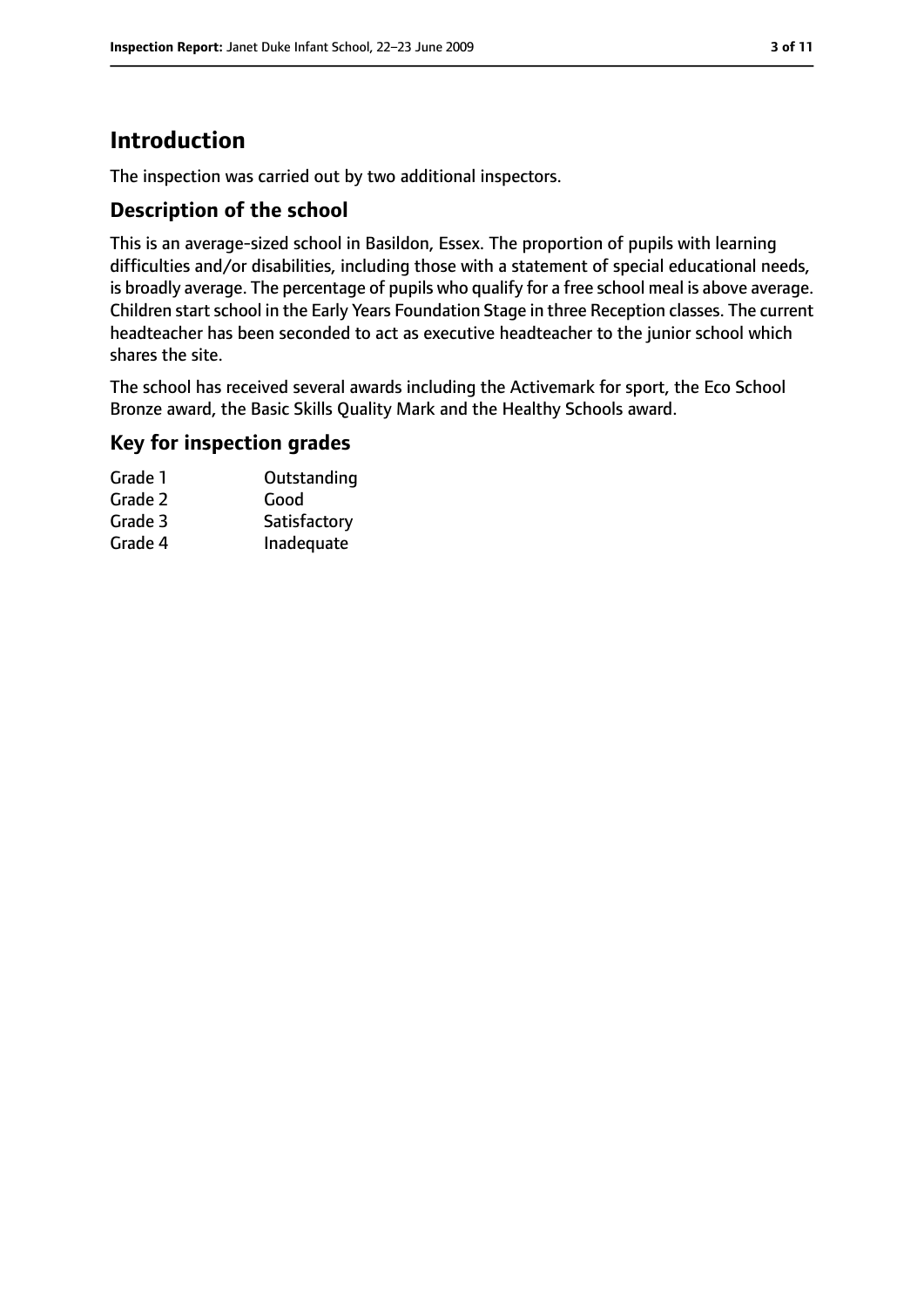# **Overall effectiveness of the school**

#### **Grade: 2**

This is a good school in which pupils do well. Parents appreciate the way in which the school works in very close partnership with them. Inspectors agree with parents who feel that the school is one where pupils make good progress in a safe and caring environment.

Achievement is good. From a starting point which is below that expected for their age when they begin school, pupils make good progress in the Reception, Year 1 and Year 2 classes. This leads to standards that are average and sometimes above by the time they leave at the end of Year 2. The school is currently focusing on raising standards in writing through strategies which provide pupils with increased opportunities to write for a variety of purposes. It has enjoyed some success, and the school appreciates there is further work to be done.

Pupils develop good personal skills because the school cares for and supports them very well and has an inclusive ethos. This leads to good attitudes and behaviour. Pupils develop a sense of responsibility by taking on jobs around the school that contribute to community life. For example, older pupils enjoy the responsibility of being 'playground pals' helping younger pupils to enjoy their playtimes. The school council is well developed, and plays an active part in the life of the school. Pastoral care is excellent and this ensures that pupils feel particularly safe and adopt safe practices extremely well. Academic guidance is satisfactory: a system of target setting is in place but it is not embedded; marking lacks consistency and does not engage pupils well enough in their learning.

Teaching is good and helps pupils to learn well. Teaching is especially good when lessons are lively and imaginative; this results in a good pace to learning. Classes are managed effectively and staff have high expectations for pupils' behaviour. Teaching assistants make a strong contribution to learning and closely support those with additional needs. The curriculum is planned well and the broad range of after-school clubs, visits and visitors enrich learning. The good-quality displays of pupils' work and wide range of playground facilities, such as the trim trail, contribute to the stimulating learning environment.

The school has improved well since it was last inspected. Teaching quality has improved, and access to lunchtime and after-school clubs has increased. Attendance rates, while remaining below average, are rising because the school works hard to encourage good attendance. These improvements are due to good leadership and management. The headteacher's energy and dedication are pivotal to the school's success. By carefully restructuring senior management, she has successfully ensured greater accountability and clearly defined leadership roles. Staff work closely together with a clarity of purpose and this has led to continued improvement. Senior managers and staff share good commitment to pupils and check on how well they are doing. There are well developed plans for subject leaders to monitor more closely the quality of teaching and learning in their areas. The school is well supported by governors and has good capacity to improve further.

## **Effectiveness of the Early Years Foundation Stage**

#### **Grade: 2**

Children enter the Reception classes, with levels of attainment that are below those typically found especially in their communication skills. They make good progress overall so that by the end of the Early Years Foundation Stage, they meet the expected levels in all areas of learning except in communication, language and literacy. Achievement is strongest in personal, social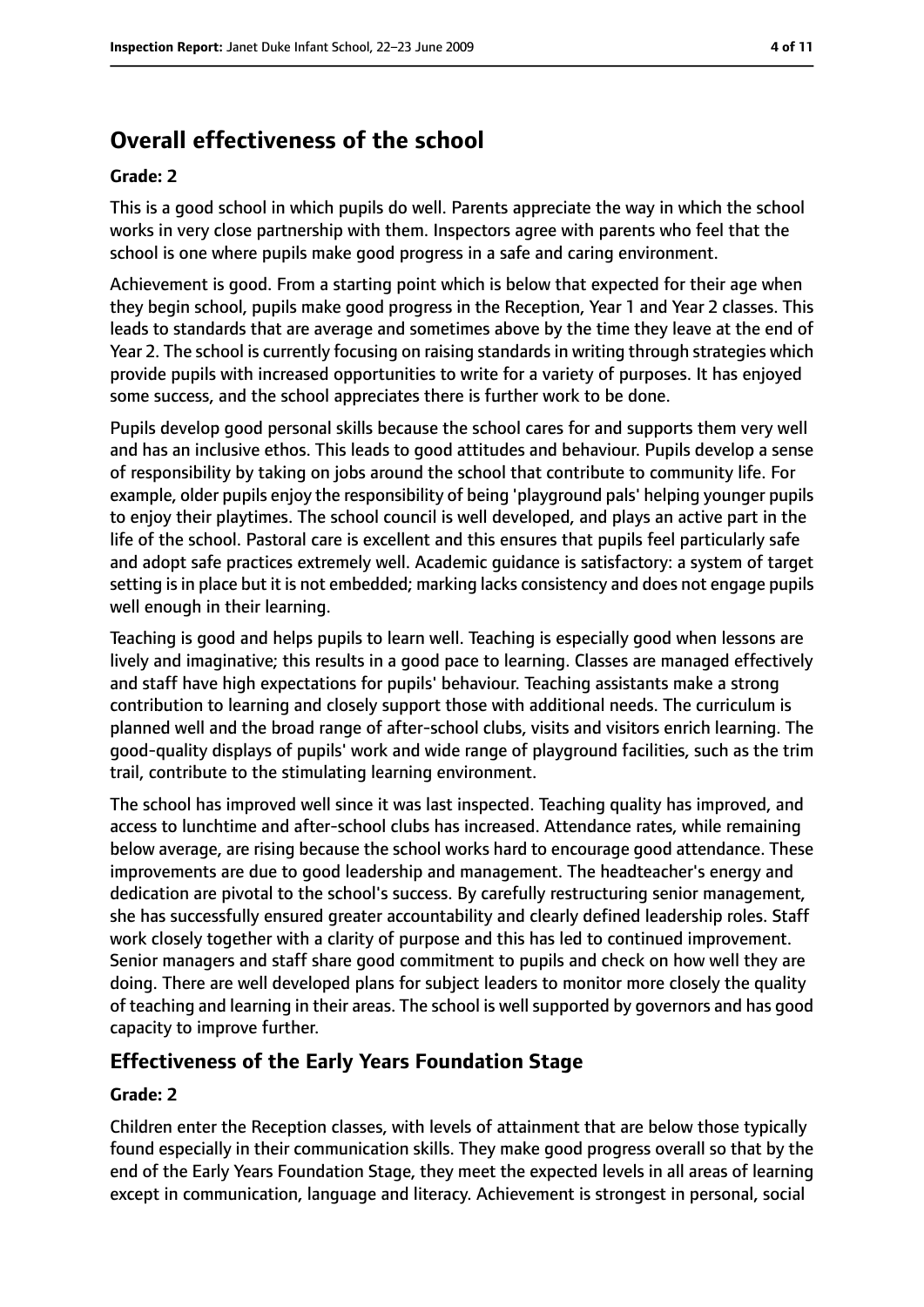and emotional development and weakest in communication, language and literacy. Staff know this well and are working together to improve the children's skills in this area.

Personal development and well-being are good. Children are friendly and work collaboratively as a team. They demonstrate independence in their self-chosen activities and persist at tasks. Learning and development are good. Children respond with good enjoyment to the learning environment, which provides them with a variety of stimulating opportunities both in the classrooms and outside. However, there is less support available in the outdoor area for those involved in child-initiated play. Leadership and management are good. Adults work closely as a team, planning together to provide first-hand practical activities, which allow children to explore the world around them. Staff attend to their professional development and are willing to learn and to improve their practice. Assessment procedures are well established but are not used rigorously enough to direct future planning, including observations based on child-initiated play, in order to increase progress. Staff are sensitive to the children's needs and are diligent in promoting their welfare. They work closely with agencies to support the children's needs. Staff work very well with parents, providing a smooth transfer for their children into the life of the school.

#### **What the school should do to improve further**

Give pupils a clearer understanding of the next steps in their learning by:

- $\blacksquare$  improving the quality of marking
- ensuring regular and clear references are made to targets in learning activities.

# **Achievement and standards**

#### **Grade: 2**

Pupils make good progress and achieve well throughout their time in the school. Standards have been average or above by the end of Year 2. Although they are set to dip a little this year they still represent good progress from the pupils' starting points. Standards are currently just above average in mathematics and a little below average in reading and writing. All groups of pupils do well, including the more able, the few who are learning English as an additional language and those who have additional learning needs. The school's good focus on improving standards in writing is paying off. Progress has accelerated in this area, although the school recognises that there is further work to do by increasing opportunities to write in a range of subjects across the curriculum.

# **Personal development and well-being**

#### **Grade: 2**

Pupils' spiritual, moral, social and cultural development is good overall. They have developed a satisfactory understanding of their own cultures and the culture of others around them. Their enjoyment is clearly reflected in their good behaviour and positive attitudes towards learning. Pupils like to come to school and they get on well with each other. However, their attendance although improving, remains satisfactory. Relationships between staff and pupils are respectful and this contributes significantly to pupils' personal development. Pupils feel very safe and valued and are confident in asking for help when they need it. They understand the importance of healthy eating and engage well in physical activities and games. They contribute effectively to the life of the school and wider community. They participate enthusiastically in their roles as class and school councilors. They are rightly proud of their contribution to improving the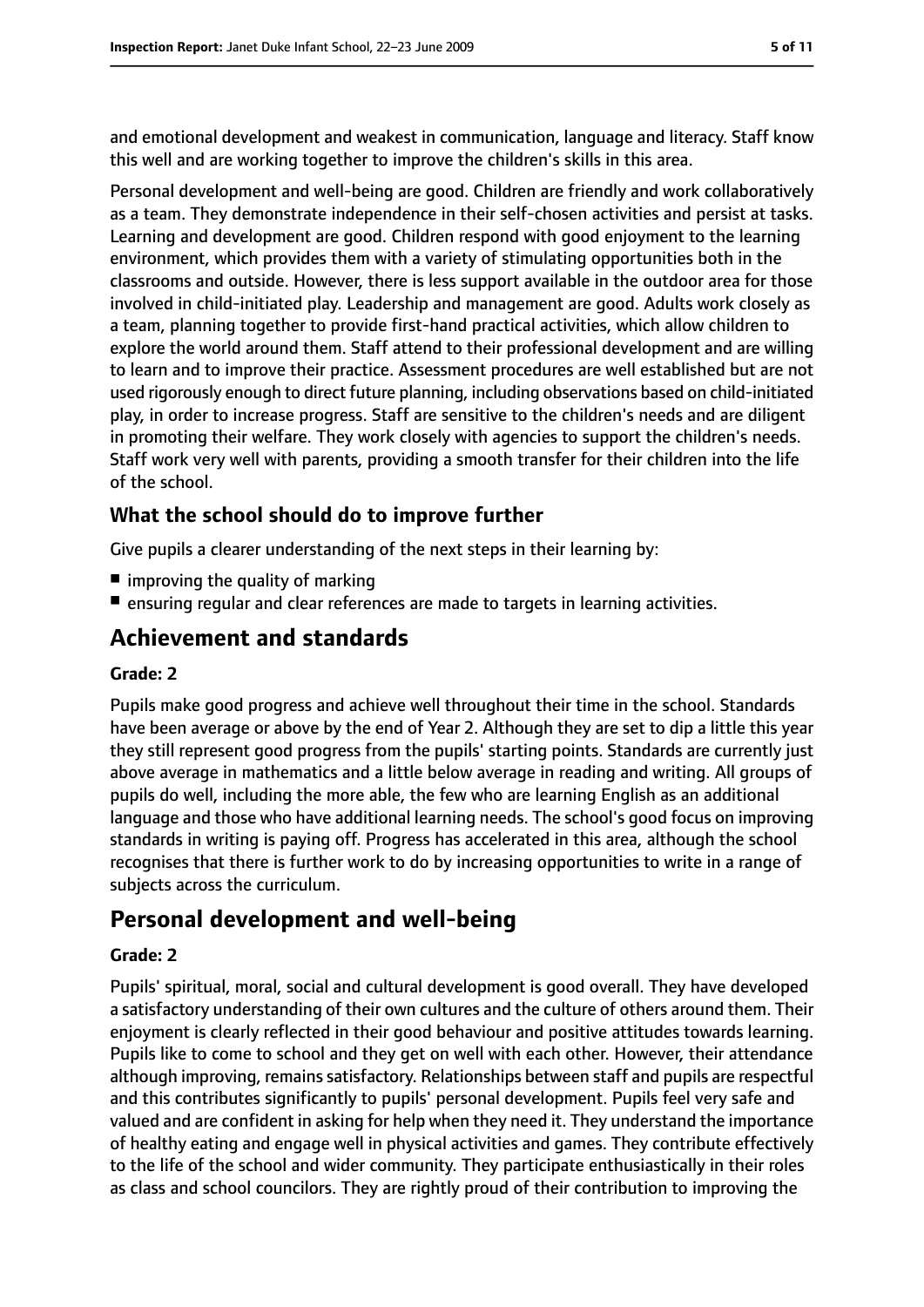school's environment. For example, they take part in recycling activities and put up health and safety posters such as 'no climbing of trees'. In the community, they take an active part in a wide range of activities and raise funds to support those who are less fortunate than themselves. Their good behaviour and basic skills contribute effectively to their economic well-being.

# **Quality of provision**

## **Teaching and learning**

#### **Grade: 2**

Pupils enjoy strong relationships with their teachers and maintain a good rapport with them in lessons and around the school. High expectations for good behaviour and teamwork from the staff mean that learning proceeds at a good pace. Lesson plans say clearly what pupils with different abilities will learn and teachers make good use of interactive whiteboards to capture their attention. Although most teaching is good, it becomes satisfactory occasionally when tasks are not matched closely enough to the different needs of individuals. Marking is inconsistent. In the best examples, it is helpful and supports learning but too often, it does not provide enough information to pupils as to how to improve.

## **Curriculum and other activities**

#### **Grade: 2**

The good curriculum provides rich and well-balanced experiences for the pupils. Interesting displays of pupils' work contribute to the stimulating learning environment. Learning is well planned and the school places an increasingly appropriate emphasis on the development of pupils' writing skills. The school intends to strengthen the curriculum by developing the links between subjects and building upon the skills of pupils. Information and communication technology is integrated into lessons and adds much to pupils' learning. Take up for the many extra-curricular activities is high and the curriculum is supported by a good range of educational visits and visitors to the school. Regular themed events such as the recent science week and the mathematics day are much enjoyed by pupils. The good personal and social education programme is well planned across all years and contributes directly to the positive outcomes in personal development.

## **Care, guidance and support**

#### **Grade: 2**

Care, guidance and support are good. They are underpinned by a very caring ethos where every child really does matter. Parents acknowledge this and one commented, 'The school pulls together and works well as a team'. All staff take excellent care to protect pupils and provide well for their different needs. This means ensuring that the curriculum, teaching and support are adapted to meet, and make the most of, each pupil's skills and talents. As a result, those pupils who have learning difficulties, the particularly new pupils to the school or those at earlier stages of learning English receive tailored care and support to help them to do well. The school works in close partnership with a range of agencies to support them and their families. Child protection, health and safety and risk assessment procedures are secure and are regularly reviewed. Targets are in place but they are rarely referred to in teaching and marking.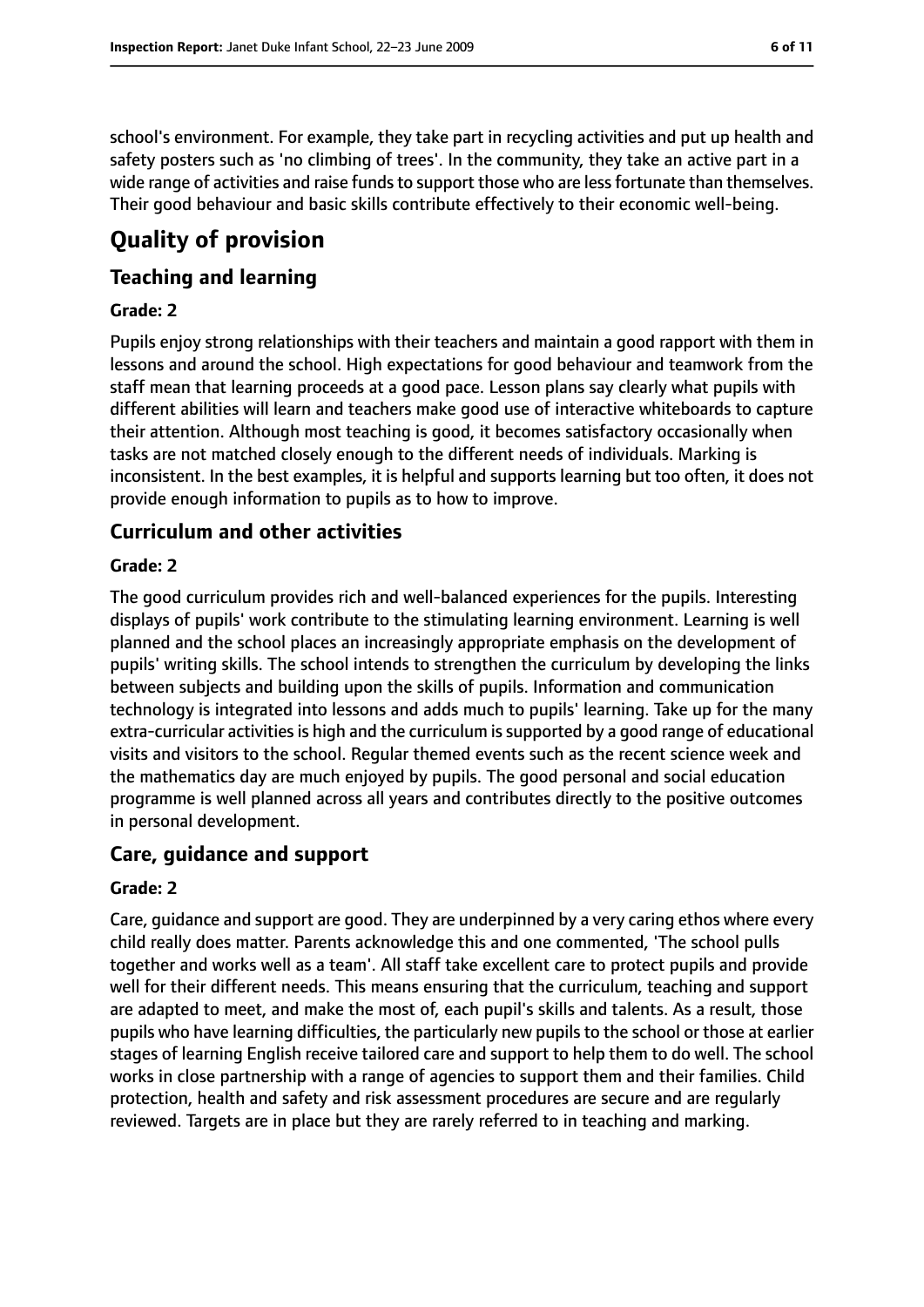## **Leadership and management**

#### **Grade: 2**

The headteacher's very good leadership and management are key to the welcoming, friendly nature of the school and the good achievement of the pupils. The headteacher demonstrates an excellent commitment to the school and a very clear vision for the future. She is well supported by the recently reformed senior leadership team. Together, they keep a very careful check on standards and the quality of teaching. Subject leaders are well supported by the headteacher in developing their role. The school evaluates its performance effectively and uses the information to feed into a comprehensive school development plan. Safeguarding procedures meet legal requirements and there are suitable arrangements to ensure equality of opportunity. The school promotes community cohesion satisfactorily. There are well developed and effective links with the local community, but pupils' understanding of other communities is limited. The school recognises this and has well-developed plans to improve this aspect. Governors know the school well and provide a good level of challenge. They evaluate the work of the school and effectively hold school leaders to account.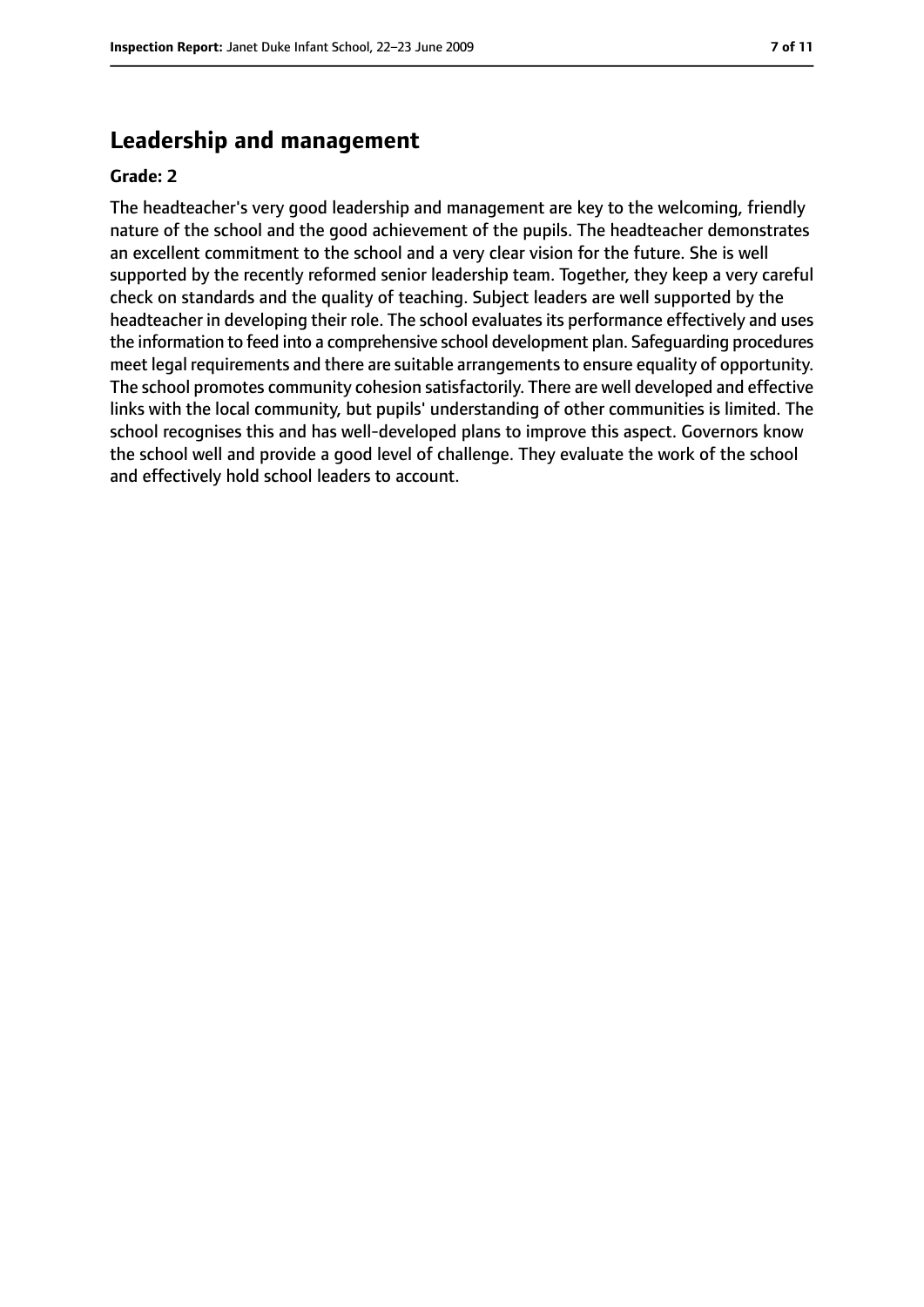**Any complaints about the inspection or the report should be made following the procedures set out in the guidance 'Complaints about school inspection', which is available from Ofsted's website: www.ofsted.gov.uk.**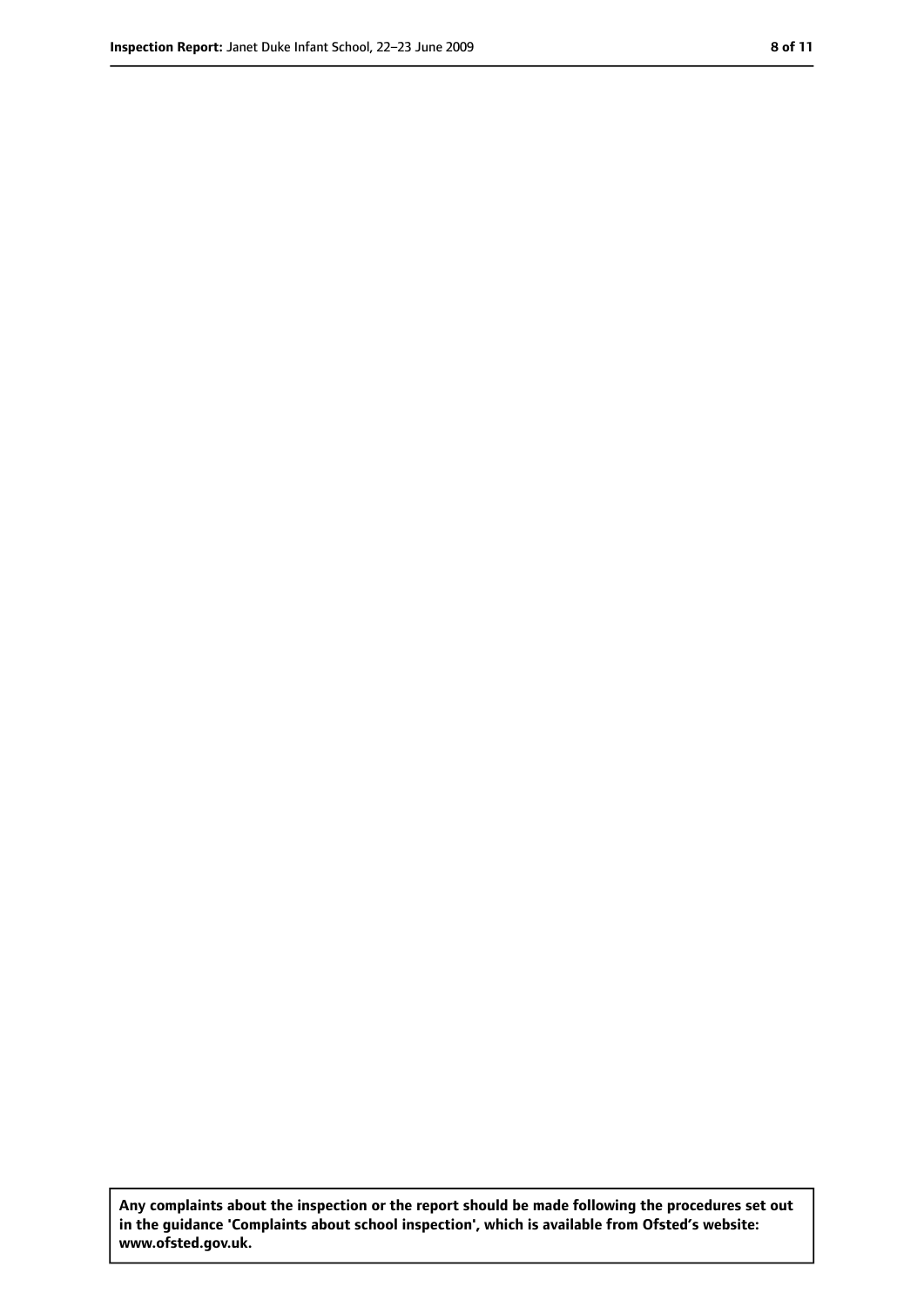# **Inspection judgements**

| key to judgements: grade 1 is outstanding, grade 2 good, grade 3 satisfactory, and ا | School         |
|--------------------------------------------------------------------------------------|----------------|
| arade 4 inadequate                                                                   | <b>Overall</b> |

#### **Overall effectiveness**

| How effective, efficient and inclusive is the provision of<br>education, integrated care and any extended services in meeting the<br>needs of learners? |     |
|---------------------------------------------------------------------------------------------------------------------------------------------------------|-----|
| Effective steps have been taken to promote improvement since the last<br>inspection                                                                     | Yes |
| How well does the school work in partnership with others to promote learners'<br>well being?                                                            |     |
| The capacity to make any necessary improvements                                                                                                         |     |

# **Effectiveness of the Early Years Foundation Stage**

| How effective is the provision in meeting the needs of children in the<br>l EYFS?            |  |
|----------------------------------------------------------------------------------------------|--|
| How well do children in the EYFS achieve?                                                    |  |
| How good are the overall personal development and well-being of the children<br>in the EYFS? |  |
| How effectively are children in the EYFS helped to learn and develop?                        |  |
| How effectively is the welfare of children in the EYFS promoted?                             |  |
| How effectively is provision in the EYFS led and managed?                                    |  |

#### **Achievement and standards**

| How well do learners achieve?                                                  |  |
|--------------------------------------------------------------------------------|--|
| $\vert$ The standards <sup>1</sup> reached by learners                         |  |
| How well learners make progress, taking account of any significant variations  |  |
| between groups of learners                                                     |  |
| How well learners with learning difficulties and/or disabilities make progress |  |

#### **Annex A**

<sup>&</sup>lt;sup>1</sup>Grade 1 - Exceptionally and consistently high; Grade 2 - Generally above average with none significantly below average; Grade 3 - Broadly average to below average; Grade 4 - Exceptionally low.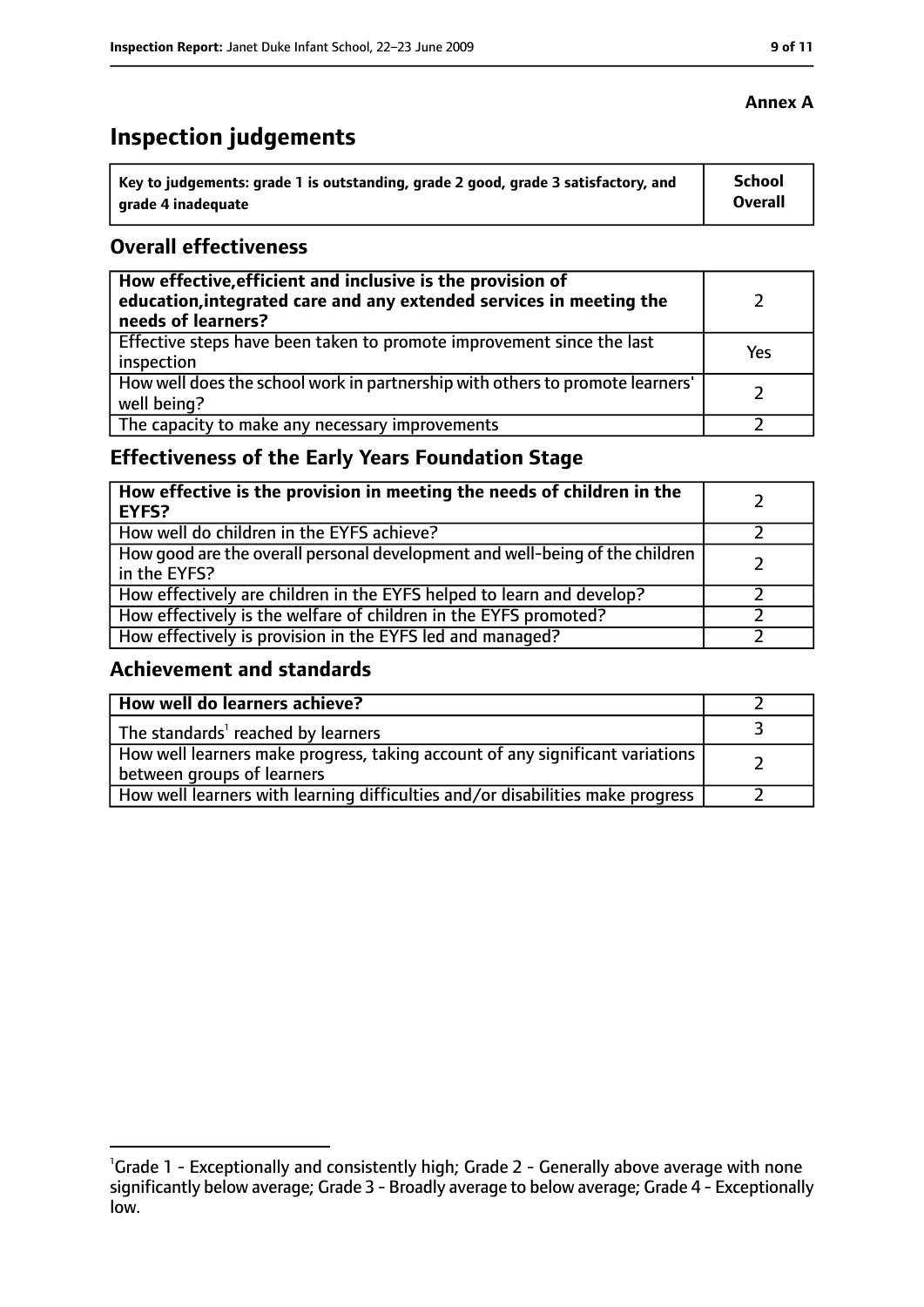# **Personal development and well-being**

| How good are the overall personal development and well-being of the<br>learners?                                 |  |
|------------------------------------------------------------------------------------------------------------------|--|
| The extent of learners' spiritual, moral, social and cultural development                                        |  |
| The extent to which learners adopt healthy lifestyles                                                            |  |
| The extent to which learners adopt safe practices                                                                |  |
| The extent to which learners enjoy their education                                                               |  |
| The attendance of learners                                                                                       |  |
| The behaviour of learners                                                                                        |  |
| The extent to which learners make a positive contribution to the community                                       |  |
| How well learners develop workplace and other skills that will contribute to<br>their future economic well-being |  |

# **The quality of provision**

| How effective are teaching and learning in meeting the full range of<br>learners' needs?              |  |
|-------------------------------------------------------------------------------------------------------|--|
| How well do the curriculum and other activities meet the range of needs and<br>interests of learners? |  |
| How well are learners cared for, quided and supported?                                                |  |

# **Leadership and management**

| How effective are leadership and management in raising achievement<br>and supporting all learners?                                              |     |
|-------------------------------------------------------------------------------------------------------------------------------------------------|-----|
| How effectively leaders and managers at all levels set clear direction leading<br>to improvement and promote high quality of care and education |     |
| How effectively leaders and managers use challenging targets to raise standards                                                                 |     |
| The effectiveness of the school's self-evaluation                                                                                               |     |
| How well equality of opportunity is promoted and discrimination eliminated                                                                      |     |
| How well does the school contribute to community cohesion?                                                                                      | 3   |
| How effectively and efficiently resources, including staff, are deployed to<br>achieve value for money                                          |     |
| The extent to which governors and other supervisory boards discharge their<br>responsibilities                                                  |     |
| Do procedures for safequarding learners meet current government<br>requirements?                                                                | Yes |
| Does this school require special measures?                                                                                                      | No  |
| Does this school require a notice to improve?                                                                                                   | No  |